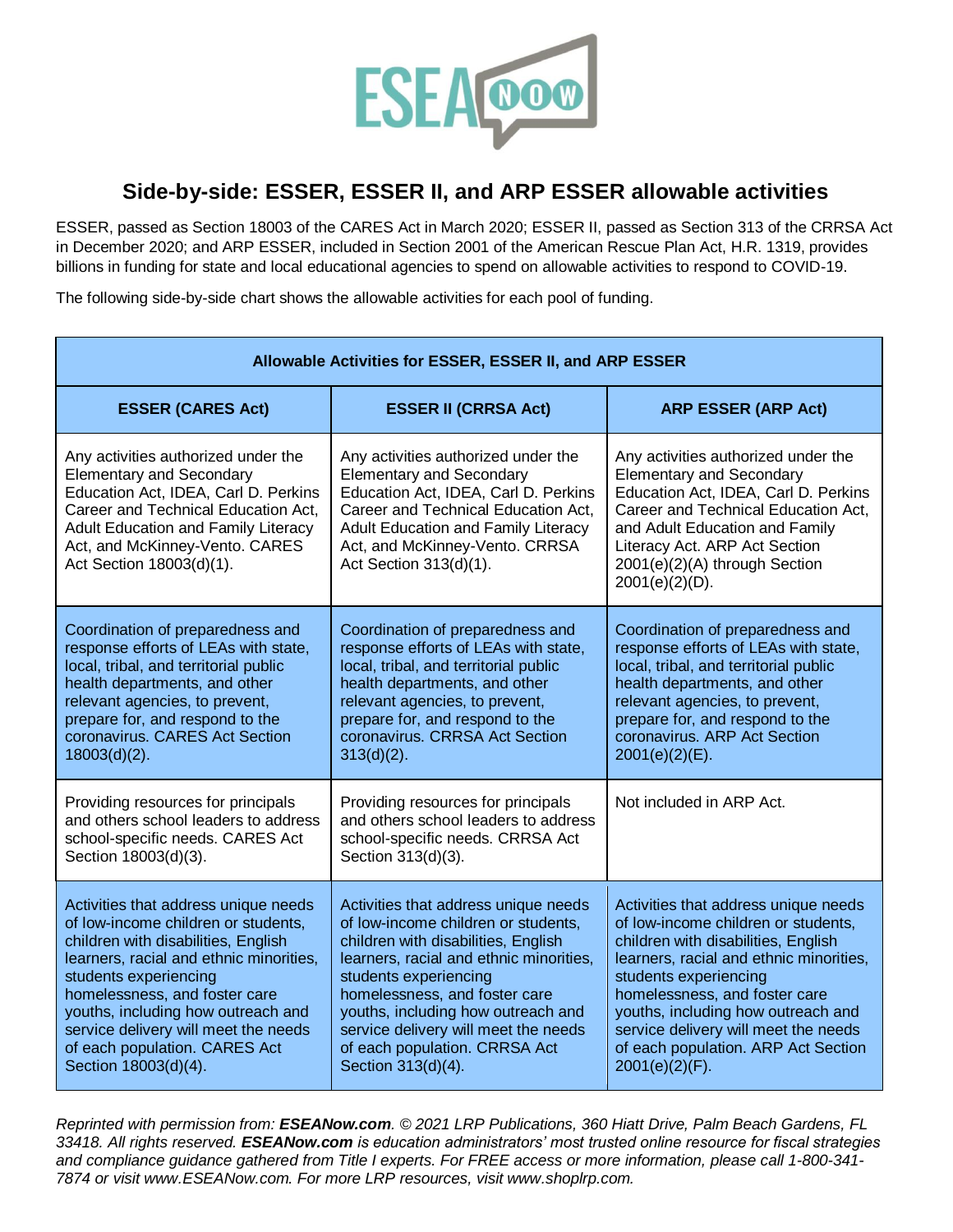

| Developing and implementing           | Developing and implementing           | Developing and implementing           |
|---------------------------------------|---------------------------------------|---------------------------------------|
| procedures and systems to improve     | procedures and systems to improve     | procedures and systems to improve     |
| the preparedness and response         | the preparedness and response         | the preparedness and response         |
| efforts of LEAs. CARES Act Section    | efforts of LEAs. CRRSA Act Section    | efforts of LEAs. ARP Act Section      |
| $18003(d)(5)$ .                       | $313(d)(5)$ .                         | $2001(e)(2)(G)$ .                     |
| Training and professional             | Training and professional             | Training and professional             |
| development for LEA staff on          | development for LEA staff on          | development for LEA staff on          |
| sanitation and minimizing the spread  | sanitation and minimizing the spread  | sanitation and minimizing the spread  |
| of infectious diseases. CARES Act     | of infectious diseases. CRRSA Act     | of infectious diseases. ARP Act       |
| Section 18003(d)(6).                  | Section 313(d)(6).                    | Section 2001(e)(2)(H).                |
| Purchasing supplies to sanitize and   | Purchasing supplies to sanitize and   | Purchasing supplies to sanitize and   |
| clean facilities operated by an LEA.  | clean facilities operated by an LEA.  | clean facilities operated by an LEA.  |
| CARES Act Section 18003(d)(7).        | CRRSA Act Section 313(d)(7).          | ARP Act Section 2001(e)(2)(l).        |
| Planning and coordination during      | Planning and coordination during      | Planning and coordination during      |
| long-term closures, including how to  | long-term closures, including how to  | long-term closures, including how to  |
| provide meals to eligible students,   | provide meals to eligible students,   | provide meals to eligible students,   |
| how to provide online learning        | how to provide online learning        | how to provide online learning        |
| technology to all students, how to    | technology to all students, how to    | technology to all students, how to    |
| provide guidance on meeting IDEA      | provide guidance on meeting IDEA      | provide guidance on meeting IDEA      |
| requirements, and how to ensure       | requirements, and how to ensure       | requirements, and how to ensure       |
| other educational services can        | other educational services can        | other educational services can        |
| continue to be provided consistent    | continue to be provided consistent    | continue to be provided consistent    |
| with federal, state, and local        | with federal, state, and local        | with federal, state, and local        |
| requirements. CARES Act Section       | requirements. CRRSA Act Section       | requirements. ARP Act Section         |
| $18003(d)(8)$ .                       | $313(d)(8)$ .                         | $2001(e)(2)(J)$ .                     |
| Purchasing educational technology,    | Purchasing educational technology,    | Purchasing educational technology,    |
| which could include hardware,         | which could include hardware,         | which could include hardware,         |
| software, and connectivity, for       | software, and connectivity, for       | software, and connectivity, for       |
| students served by the LEA that aids  | students served by the LEA that aids  | students served by the LEA that aids  |
| in regular, substantive educational   | in regular, substantive educational   | in regular, substantive educational   |
| interaction between students and      | interaction between students and      | interaction between students and      |
| educators, including low-income       | educators, including low-income       | educators, including low-income       |
| students and students with            | students and students with            | students and students with            |
| disabilities. This could also include | disabilities. This could also include | disabilities. This could also include |
| assistive technology or adaptive      | assistive technology or adaptive      | assistive technology or adaptive      |
| equipment. CARES Act Section          | equipment. CRRSA Act Section          | equipment. ARP Act Section            |
| $18003(d)(9)$ .                       | $313(d)(9)$ .                         | $2001(e)(2)(K)$ .                     |
| Providing mental health services and  | Providing mental health services and  | Providing mental health services and  |
| supports. CARES Act Section           | supports. CRRSA Act Section           | supports. ARP Act Section             |
| $18003(d)(10)$ .                      | $313(d)(10)$ .                        | $2001(e)(2)(L)$ .                     |

*Reprinted with permission from: ESEANow.com. © 2021 LRP Publications, 360 Hiatt Drive, Palm Beach Gardens, FL 33418. All rights reserved. ESEANow.com is education administrators' most trusted online resource for fiscal strategies and compliance guidance gathered from Title I experts. For FREE access or more information, please call 1-800-341- 7874 or visit www.ESEANow.com. For more LRP resources, visit www.shoplrp.com.*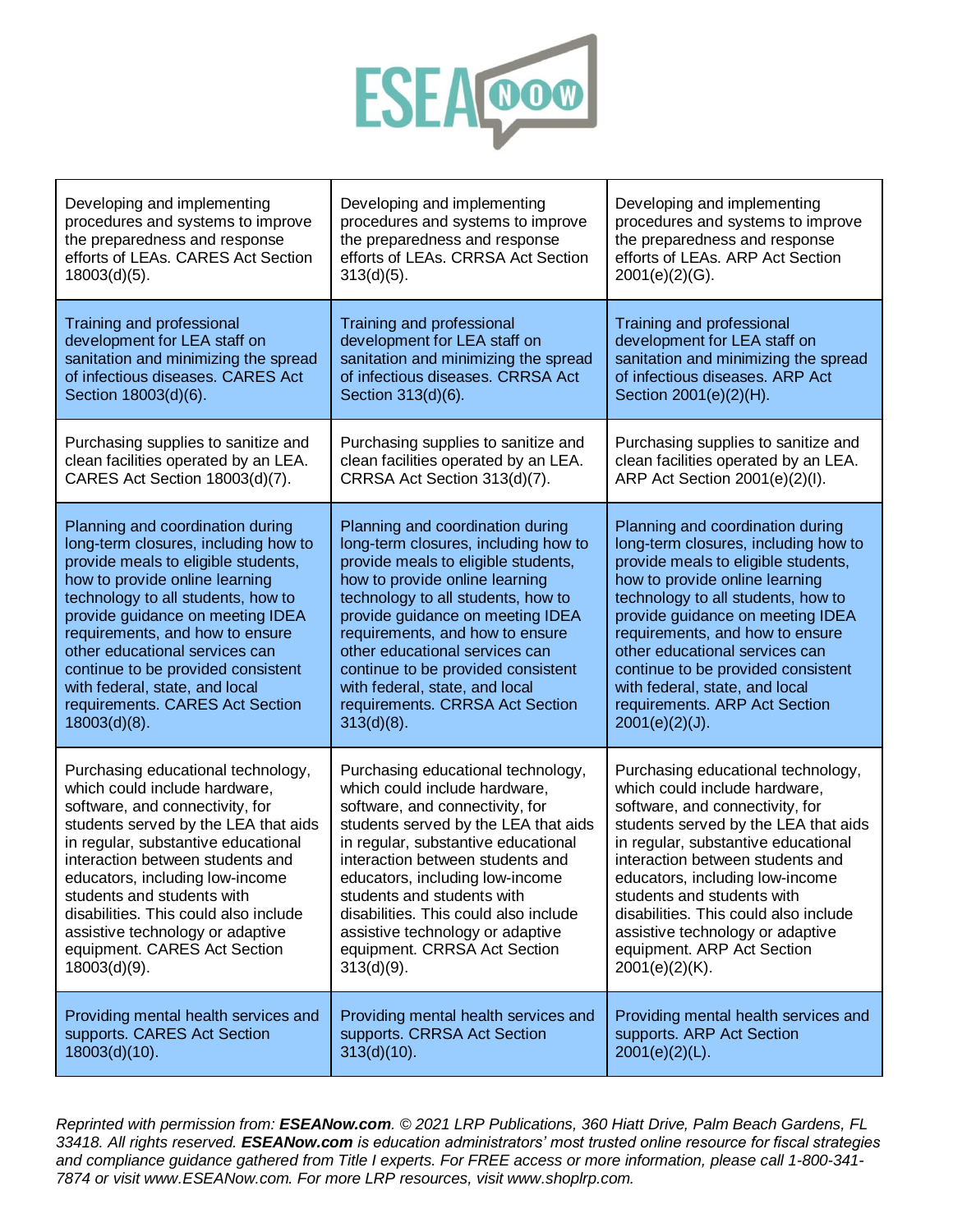

| Planning and implementing summer      | Planning and implementing summer                                                                                                                                                                                                                                                                                                                                                                                                                                                                                                                                                                                                 | Planning and implementing summer                                                                                                                                                                                                                                                                                                                                                                                                                                                                                                                                                                                                  |
|---------------------------------------|----------------------------------------------------------------------------------------------------------------------------------------------------------------------------------------------------------------------------------------------------------------------------------------------------------------------------------------------------------------------------------------------------------------------------------------------------------------------------------------------------------------------------------------------------------------------------------------------------------------------------------|-----------------------------------------------------------------------------------------------------------------------------------------------------------------------------------------------------------------------------------------------------------------------------------------------------------------------------------------------------------------------------------------------------------------------------------------------------------------------------------------------------------------------------------------------------------------------------------------------------------------------------------|
| learning and supplemental             | learning and supplemental                                                                                                                                                                                                                                                                                                                                                                                                                                                                                                                                                                                                        | learning and supplemental                                                                                                                                                                                                                                                                                                                                                                                                                                                                                                                                                                                                         |
| afterschool program activities,       | afterschool program activities,                                                                                                                                                                                                                                                                                                                                                                                                                                                                                                                                                                                                  | afterschool program activities,                                                                                                                                                                                                                                                                                                                                                                                                                                                                                                                                                                                                   |
| including providing classroom         | including providing classroom                                                                                                                                                                                                                                                                                                                                                                                                                                                                                                                                                                                                    | including providing classroom                                                                                                                                                                                                                                                                                                                                                                                                                                                                                                                                                                                                     |
| instruction or online learning during | instruction or online learning during                                                                                                                                                                                                                                                                                                                                                                                                                                                                                                                                                                                            | instruction or online learning during                                                                                                                                                                                                                                                                                                                                                                                                                                                                                                                                                                                             |
| the summer months and addressing      | the summer months and addressing                                                                                                                                                                                                                                                                                                                                                                                                                                                                                                                                                                                                 | the summer months and addressing                                                                                                                                                                                                                                                                                                                                                                                                                                                                                                                                                                                                  |
| the needs of low-income students,     | the needs of low-income students,                                                                                                                                                                                                                                                                                                                                                                                                                                                                                                                                                                                                | the needs of low-income students,                                                                                                                                                                                                                                                                                                                                                                                                                                                                                                                                                                                                 |
| students with disabilities, English   | students with disabilities, English                                                                                                                                                                                                                                                                                                                                                                                                                                                                                                                                                                                              | students with disabilities, English                                                                                                                                                                                                                                                                                                                                                                                                                                                                                                                                                                                               |
| learners, migrant students, students  | learners, migrant students, students                                                                                                                                                                                                                                                                                                                                                                                                                                                                                                                                                                                             | learners, migrant students, students                                                                                                                                                                                                                                                                                                                                                                                                                                                                                                                                                                                              |
| experiencing homelessness, and        | experiencing homelessness, and                                                                                                                                                                                                                                                                                                                                                                                                                                                                                                                                                                                                   | experiencing homelessness, and                                                                                                                                                                                                                                                                                                                                                                                                                                                                                                                                                                                                    |
| children in foster care. CARES Act    | children in foster care. CRRSA Act                                                                                                                                                                                                                                                                                                                                                                                                                                                                                                                                                                                               | children in foster care. ARP Act                                                                                                                                                                                                                                                                                                                                                                                                                                                                                                                                                                                                  |
| Section 18003(d)(11).                 | Section 313(d)(11).                                                                                                                                                                                                                                                                                                                                                                                                                                                                                                                                                                                                              | Section 2001(e)(2)(M).                                                                                                                                                                                                                                                                                                                                                                                                                                                                                                                                                                                                            |
| Other activities necessary to         | Other activities necessary to                                                                                                                                                                                                                                                                                                                                                                                                                                                                                                                                                                                                    | Other activities necessary to maintain                                                                                                                                                                                                                                                                                                                                                                                                                                                                                                                                                                                            |
| maintain the operation of and         | maintain the operation of and                                                                                                                                                                                                                                                                                                                                                                                                                                                                                                                                                                                                    | the operation of and continuity of                                                                                                                                                                                                                                                                                                                                                                                                                                                                                                                                                                                                |
| continuity of services in LEAs and    | continuity of services in LEAs and                                                                                                                                                                                                                                                                                                                                                                                                                                                                                                                                                                                               | services in LEAs and continuing to                                                                                                                                                                                                                                                                                                                                                                                                                                                                                                                                                                                                |
| continuing to employ existing staff.  | continuing to employ existing staff.                                                                                                                                                                                                                                                                                                                                                                                                                                                                                                                                                                                             | employ existing staff ARP Act                                                                                                                                                                                                                                                                                                                                                                                                                                                                                                                                                                                                     |
| CARES Act Section 18003(d)(12).       | CRRSA Act Section 313(d)(15).                                                                                                                                                                                                                                                                                                                                                                                                                                                                                                                                                                                                    | Section 2001(e)(2)(R)                                                                                                                                                                                                                                                                                                                                                                                                                                                                                                                                                                                                             |
|                                       | Addressing learning loss among all<br>students in all subgroups, including<br>by:<br>• Administering high-quality, reliable<br>assessments that can assess<br>student academic progress and<br>assist educators in meeting student<br>needs, including by using<br>differentiated instruction.<br>• Implementing evidence-based<br>activities to meet the comprehensive<br>needs of students.<br>• Providing information and<br>assistance to parents and families on<br>ways to support students.<br>• Tracking student performance and<br>engagement in distance learning<br>environments. CRRSA Act Section<br>$313(d)(12)$ . | Addressing learning loss among all<br>students in all subgroups, including<br>by:<br>• Administering high-quality, reliable<br>assessments that can assess student<br>academic progress and assist<br>educators in meeting student needs,<br>including by using differentiated<br>instruction.<br>• Implementing evidence-based<br>activities to meet the comprehensive<br>needs of students.<br>• Providing information and<br>assistance to parents and families on<br>ways to support students.<br>• Tracking student performance and<br>engagement in distance learning<br>environments. ARP Act Section<br>$2001(e)(2)(N)$ . |
|                                       | School facility repairs and<br>improvements to enable operation of<br>schools to reduce risk of virus<br>transmission and exposure to<br>environmental health hazards and<br>support student health needs.<br>CRRSA Act Section 313(d)(13).                                                                                                                                                                                                                                                                                                                                                                                      | School facility repairs and<br>improvements to enable operation of<br>schools to reduce risk of virus<br>transmission and exposure to<br>environmental health hazards and<br>support student health needs. ARP<br>Act Section 2001(e)(2)(O).                                                                                                                                                                                                                                                                                                                                                                                      |

*Reprinted with permission from: ESEANow.com. © 2021 LRP Publications, 360 Hiatt Drive, Palm Beach Gardens, FL 33418. All rights reserved. ESEANow.com is education administrators' most trusted online resource for fiscal strategies and compliance guidance gathered from Title I experts. For FREE access or more information, please call 1-800-341- 7874 or visit www.ESEANow.com. For more LRP resources, visit www.shoplrp.com.*